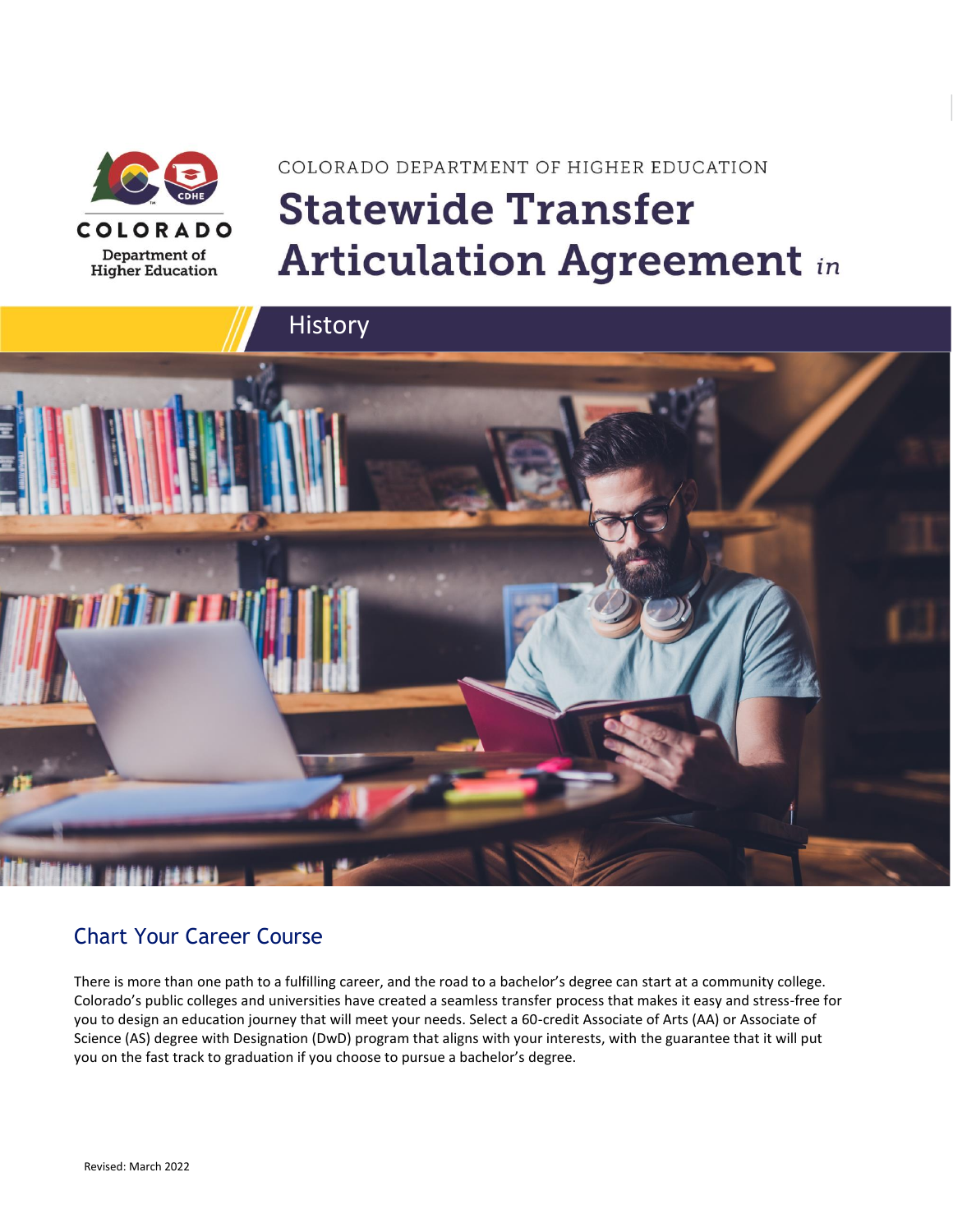# Introduction

An interest in the past can help you select a path to your future. In a History program, you will develop a foundational understanding of historic trends and movements by analyzing the economic, political, and cultural significance of specific events. Through this process, you will grow research, writing, and critical thinking skills that can be applied to a wide variety of fields, including government service, law, education, and business. A History degree can lead to a career as an academic researcher, archivist, museum curator, or history teacher.

In an associate program in History, you will learn about different eras of world history, including the rise of western civilization, and how to construct historical arguments and narratives. This degree is transferable to universities offering a bachelor's degree in History.

The first year of a History program will include math and English courses to meet general education requirements. The completion of introductory math and English courses in your first year is proven to greatly increase the likelihood of crossing the graduation stage, boosting your momentum along the academic pathway you select. Other general education courses on your pathway will cover topics in Arts and Humanities, History, Social and Behavioral Sciences, and Natural and Physical Sciences.

Program-specific courses may begin as soon as your first semester. These courses will become advanced as you move along your degree pathway. Through this sequence of courses, your knowledge of historic periods and trends will grow and deepen. Coursework will include The World: Antiquity to 1500, Western Civilization: 1650 to Present, and U.S. History to Reconstruction. After completing a 60-credit associate degree, your degree pathway can continue with guaranteed transfer to a college that offers bachelor's degrees.

### **Degree Pathway Knowledge & Skills**

- Historical periods and events
- Historical trends and perspectives
- Historical decoding methods
- Research skills
- Analytical skills
- Written communication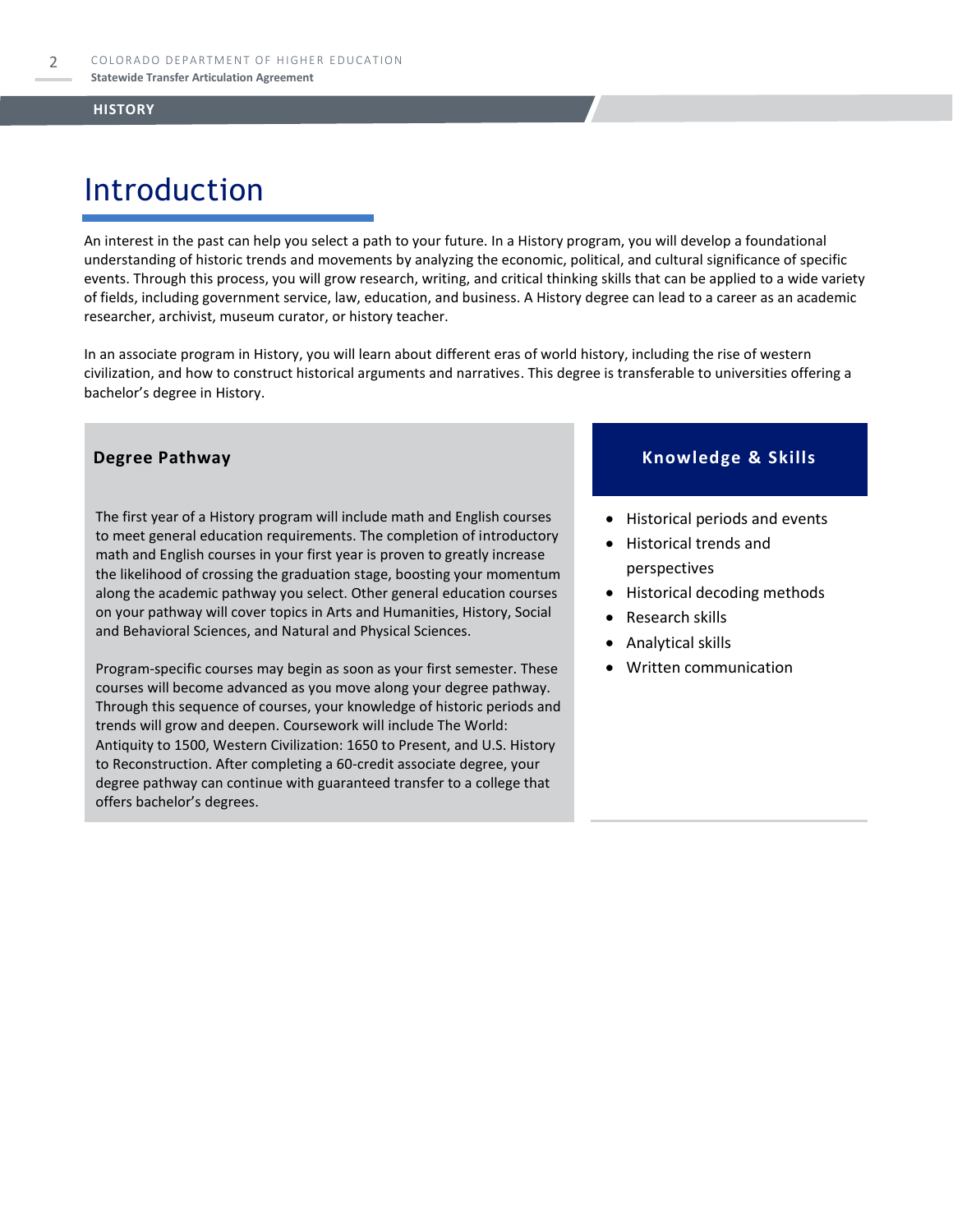# Participating Institutions

### **Earn an Associate Degree with Designation (DwD)**

*From one of these Colorado public community/junior colleges*

**Aims Community College** [A.A. History] **Arapahoe Community College** [A.A. History] **Colorado Mountain College** [A.A. History] **Colorado Northwestern Community College** [A.A. History] **Community College of Aurora** [A.A. History] **Community College of Denver** [A.A. History] **Front Range Community College** [A.A. History] **Lamar Community College** [A.A. History]

**Morgan Community College** [A.A. History] **Northeastern Junior College** [A.A. History] **Otero College** [A.A. History] **Pikes Peak Community College** [A.A. History] **Pueblo Community College** [A.A. History] **Red Rocks Community College** [A.A. History] **Trinidad State College** [A.A. History]

### **Earn a Bachelor's Degree**

*From one of these Colorado public four-year institutions*

**Adams State University**  [B.A. History, Anthropology & Political Science: History]

**Colorado Mesa University**  [B.A. History; History or Secondary Education concentrations]

**Colorado State University-Ft Collins**  [B.A. History; General History concentration]

**Colorado State University-Pueblo**  [B.A. History; General emphasis; B.S. History; General emphasis]

**Fort Lewis College**  [B.A. History; United States option]

**Metropolitan State University of Denver**  [B.A. History]

**University of Colorado Boulder**  [B.A. History]

**University of Colorado Colorado Springs** [B.A. History]

**University of Colorado Denver** [B.A. History]

**University of Northern Colorado** [B.A. History; Liberal Arts emphasis]

**Western Colorado University** [B.A. History]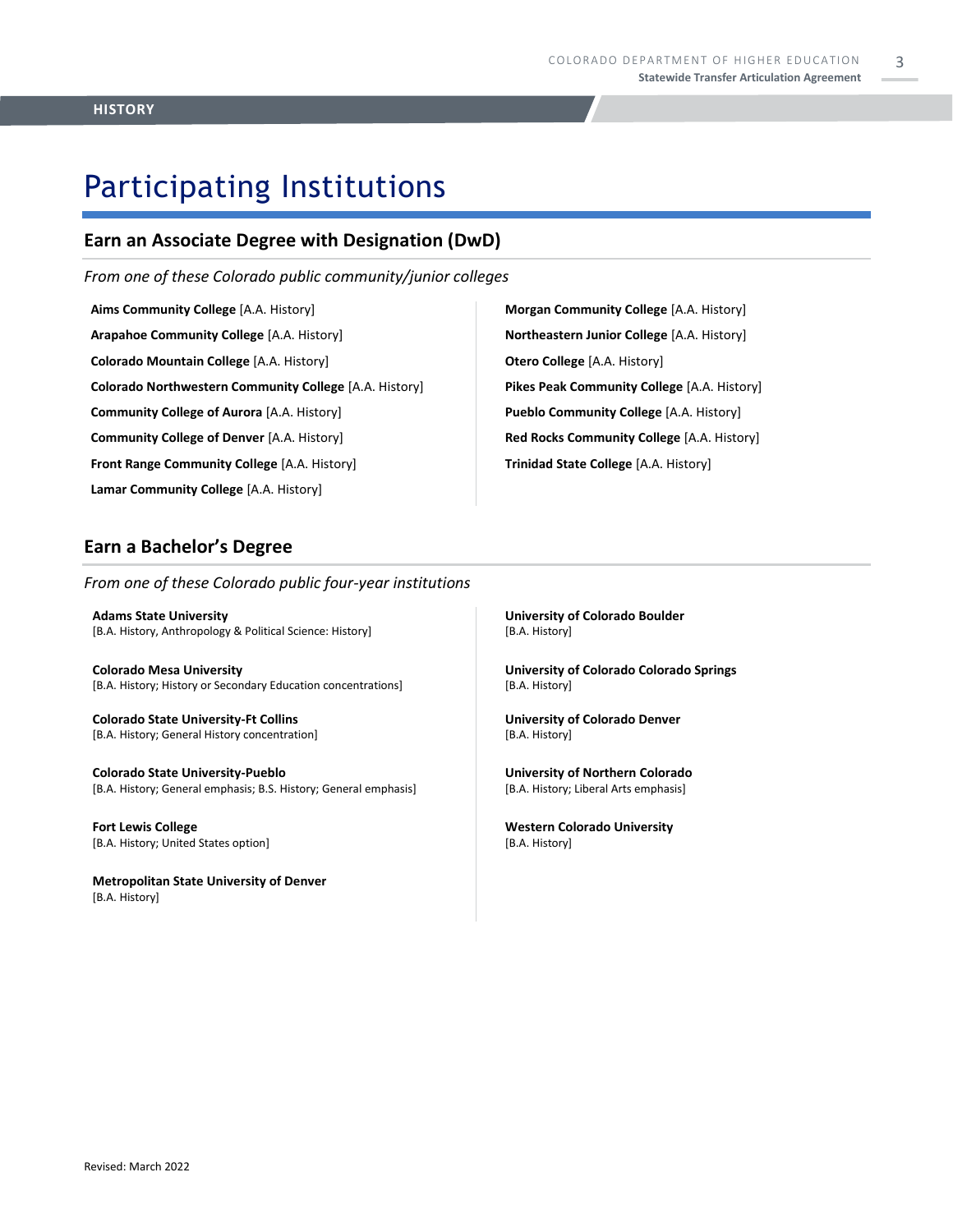# Prescribed Curriculum

## **HISTORY**

| Required Courses that Fulfill General Education Requirements<br><b>34 CREDIT HOURS</b> |                               |                                                                                                  |                                                                                                                                                                            |  |
|----------------------------------------------------------------------------------------|-------------------------------|--------------------------------------------------------------------------------------------------|----------------------------------------------------------------------------------------------------------------------------------------------------------------------------|--|
|                                                                                        | <b>Credit</b><br><b>Hours</b> | <b>Community College</b><br>Course No.                                                           | <b>Course Title or Category</b>                                                                                                                                            |  |
| (Written)<br><b>Communication</b>                                                      | 6                             | ENG 121/1021 and<br>ENG 122/1022<br><b>OR</b><br>ENG 122/1022 and a<br>GT Pathways CO3<br>course | English Composition I (GT-CO1) and English Composition II (GT-<br>CO <sub>2</sub><br><b>OR</b><br>English Composition II (GT-CO2) and a GT Pathways CO3 course<br>(GT-CO3) |  |
| <b>Mathematics</b>                                                                     | 3                             |                                                                                                  | One GT Pathways Mathematics course (GT-MA1), prefer MAT<br>120/1240 Mathematics for the Liberal Arts                                                                       |  |
| <b>Arts &amp; Humanities</b>                                                           | 9                             |                                                                                                  | Three GT Pathways Arts & Humanities courses from the following<br>AH Categories: GT-AH1, GT-AH2, GT-AH3 or GT-AH4)                                                         |  |
| <b>History</b>                                                                         | 3                             | HIS 101/1310<br><b>OR</b><br>HIS 111/1110*                                                       | Western Civilization: Antiquity-1650 (GT-HI1)<br><b>OR</b><br>The World: Antiquity-1500 (GT-HI1)                                                                           |  |
| Social &<br><b>Behavioral Sciences</b>                                                 | 6                             |                                                                                                  | Two GT Pathways Social & Behavioral Sciences courses (GT-SS1,<br><u>GT-SS2, GT-SS3</u>                                                                                     |  |
| <b>Natural &amp;</b><br><b>Physical Sciences</b>                                       | 7                             |                                                                                                  | Two GT Pathways Natural & Physical Sciences courses (GT-SC1, GT-<br>SC2), one must be with laboratory (GT-SC1)                                                             |  |

### Additional Required Courses\*\* **15** CREDIT HOURS

| <b>Credit</b><br><b>Hours</b> | Course No.    | <b>Course Title</b>                                      |
|-------------------------------|---------------|----------------------------------------------------------|
|                               | HIS 102/1320  | Western Civilization: 1650-Present (GT-HI1)              |
| 3                             | <b>OR</b>     | <b>OR</b>                                                |
|                               | HIS 112/1120* | The World: 1500-Present (GT-HI1)                         |
| 3                             | HIS 121/1210  | U.S. History to Reconstruction (GT-HI1)                  |
| 3                             | HIS 122/1220  | U.S. History Since the Civil War (GT-HI1)                |
| 3                             |               | One additional GT Pathways HISTORY (HIS) course (GT-HI1) |
|                               | COM 115/1150  | <b>Public Speaking</b>                                   |
| 3                             | <b>OR</b>     | <b>OR</b>                                                |
|                               | COM 125/1250  | Interpersonal Communication (GT-SS3)                     |

Electives\*\*\* **11** CREDIT HOURS

Total **60** CREDIT HOURS

\*Students planning to transfer to the University of Colorado Boulder must take either HIS 101/1310 or HIS 102/1320 to fulfill this requirement.

\*\*Please note: if these credits are *not* required for the *major* at a receiving 4-year institution, they will be applied to the bachelor's degree as *elective credit* toward *graduation*. Please check with the receiving institution to determine in which way these courses will be applied.

\*\*\*Students planning to transfer to CSU-Ft. Collins are advised to complete at least two semesters of one college-level foreign language.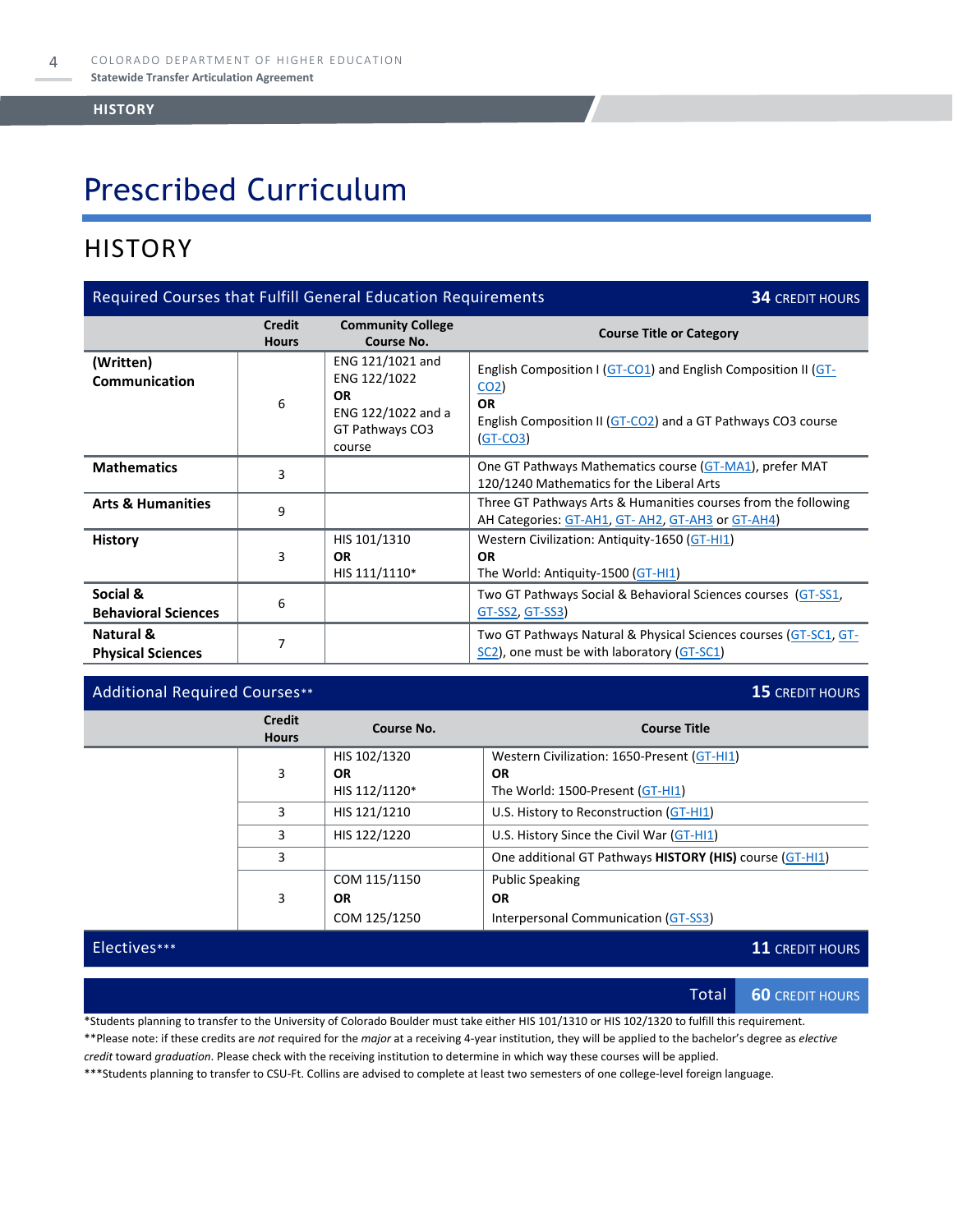# Course Planner

## HISTORY DEGREE PLAN

### STUDENT NAME

| Institution:                   |                   |                     |                     |                  |  |
|--------------------------------|-------------------|---------------------|---------------------|------------------|--|
| Semester                       | <b>Course No.</b> | <b>Course Title</b> | <b>Credit Hours</b> | <b>Completed</b> |  |
|                                |                   |                     |                     |                  |  |
|                                |                   |                     |                     |                  |  |
|                                |                   |                     |                     |                  |  |
|                                |                   |                     |                     |                  |  |
|                                |                   |                     |                     |                  |  |
|                                |                   |                     |                     |                  |  |
| <b>Total Credits Completed</b> |                   |                     |                     |                  |  |

| Institution:                   |                   |                     |                     |                  |  |
|--------------------------------|-------------------|---------------------|---------------------|------------------|--|
| Semester                       | <b>Course No.</b> | <b>Course Title</b> | <b>Credit Hours</b> | <b>Completed</b> |  |
|                                |                   |                     |                     |                  |  |
|                                |                   |                     |                     |                  |  |
|                                |                   |                     |                     |                  |  |
|                                |                   |                     |                     |                  |  |
|                                |                   |                     |                     |                  |  |
|                                |                   |                     |                     |                  |  |
| <b>Total Credits Completed</b> |                   |                     |                     |                  |  |

| Institution:                   |                   |                     |                     |                  |  |
|--------------------------------|-------------------|---------------------|---------------------|------------------|--|
| Semester                       | <b>Course No.</b> | <b>Course Title</b> | <b>Credit Hours</b> | <b>Completed</b> |  |
|                                |                   |                     |                     |                  |  |
|                                |                   |                     |                     |                  |  |
|                                |                   |                     |                     |                  |  |
|                                |                   |                     |                     |                  |  |
|                                |                   |                     |                     |                  |  |
|                                |                   |                     |                     |                  |  |
| <b>Total Credits Completed</b> |                   |                     |                     |                  |  |

| Institution:                   |                   |                     |                     |                  |  |
|--------------------------------|-------------------|---------------------|---------------------|------------------|--|
| Semester                       | <b>Course No.</b> | <b>Course Title</b> | <b>Credit Hours</b> | <b>Completed</b> |  |
|                                |                   |                     |                     |                  |  |
|                                |                   |                     |                     |                  |  |
|                                |                   |                     |                     |                  |  |
|                                |                   |                     |                     |                  |  |
|                                |                   |                     |                     |                  |  |
|                                |                   |                     |                     |                  |  |
| <b>Total Credits Completed</b> |                   |                     |                     |                  |  |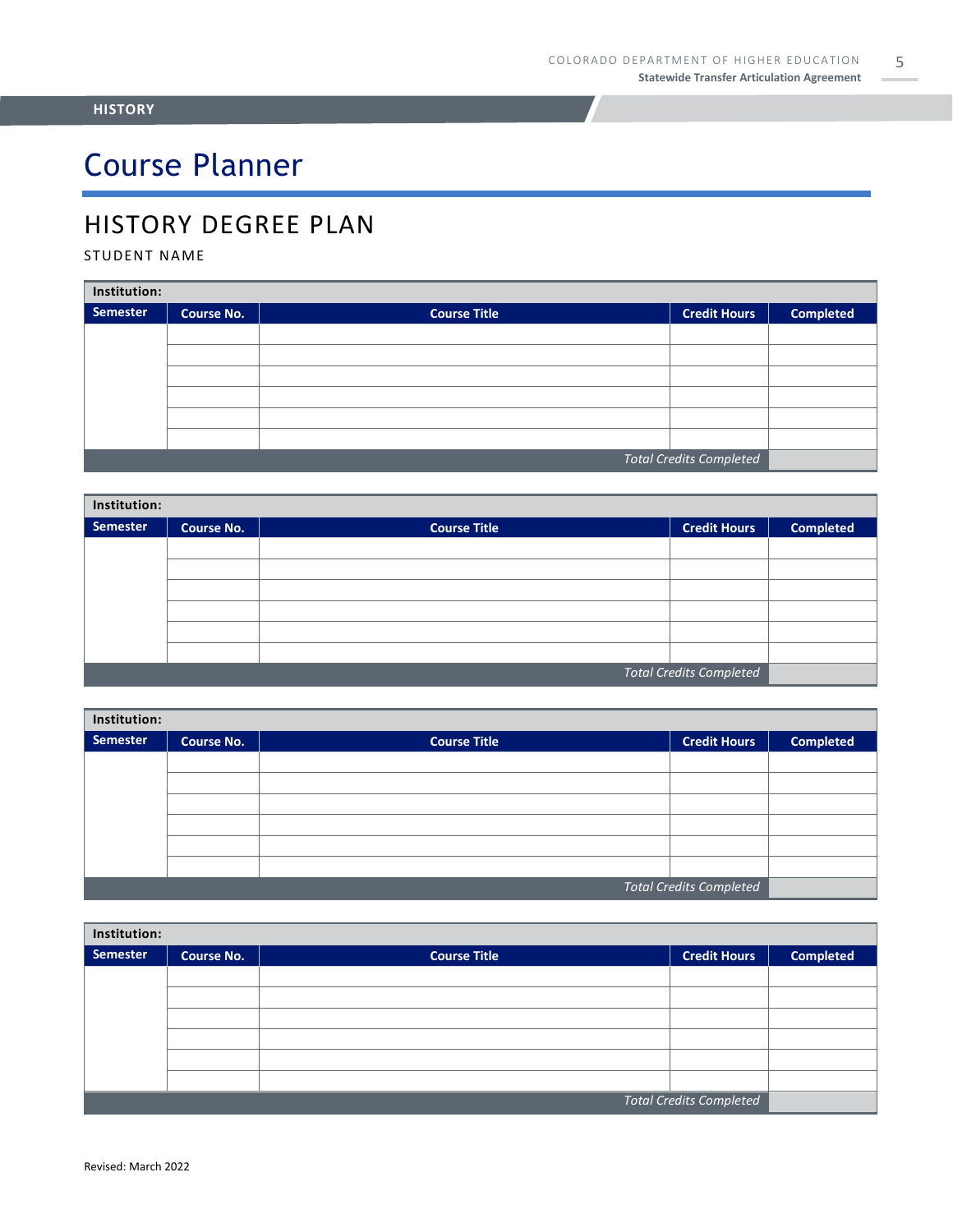# Contractual Language

### **INTRODUCTION**

A statewide transfer articulation agreement identifies the community college courses students need to take in order to graduate from a community college with a 60-credit Associate of Arts (AA) or Associate of Science (AS) degree with designation (DwD). Students are responsible for informing the admissions counselor or transfer advisor at their receiving four-year institution that they are completing a DwD.

It is important for students to understand that completion of an AA or AS degree within two years requires them to complete an average of 15 credits per semester (or 30 credits per year). Also, research shows that students who take classes in their major area within their first 30 credit hours are more likely to persist and graduate.

The guarantees and limitations below describe the minimum requirements to which all participating institutions have agreed. Students who believe an institution is not meeting the guarantees described below can file a complaint with the [CDHE.](https://highered.colorado.gov/filing-student-complaint)

### **GUARANTEES**

Students who complete a DwD pursuant to the prescribed curriculum in this statewide transfer articulation agreement **and** pass all 60 credits with a C- or higher **and** are admitted to the receiving institution's corresponding degree program (see cover page) are guaranteed the following:

- 1. Junior standing with no more than 60 remaining credits to meet the graduation requirements for the baccalaureate degree program covered by this articulation agreement.
- 2. Completion of the receiving institution's lower division general education requirements as defined by the GT Pathways curriculum.
- 3. The same graduation requirements as students who begin and complete this degree program at the four-year institution.
- 4. Admission to all Colorado public baccalaureate awarding institutions (*except* Colorado School of Mines) is guaranteed to applicants who have completed any AA or AS degree from a Colorado public two-year institution after high school graduation, provided certain requirements are met. To see these requirements, please refer to the Colorado Commission on Higher Education's Admissions [Standards Policy](https://highered.colorado.gov/sites/highered/files/2020-03/i-partf_0.pdf), section titled "Guaranteed Transfer Admissions" [here.](https://highered.colorado.gov/educators/policy-funding/cche-policies-procedures) Please note: Students transferring to a University of Colorado institution (Boulder, Colorado Springs, Denver) must satisfy the CU System's MAPS (Minimum Academic Preparation Standards) requirement.
- 5. Per the Commission's **[Prior Learning Assessment](https://highered.colorado.gov/sites/highered/files/2020-03/i-partx.pdf)** policy, section 2.07, and pursuant to Colorado Revised Statutes §23-1-108 (7)(b)(II)(A), "a state institution of higher education that admits as a junior a student who holds an associate of arts degree, associate of applied science degree, or associate of science degree that is the subject of a statewide degree transfer agreement shall not require the student to complete any additional courses to fulfill general education requirements", and that the receiving institution of higher education is responsible for the total cost of tuition "for any credit hours that exceed the total credit hours required for a native student or that extend the total time to receive the degree beyond that required for a native student".
- 6. The Commission's Prior Learning Assessment policy also states "every Colorado public institution of higher education shall accept in transfer from within the institution and from other state institutions of higher education prior learning assessment credit awarded for GT Pathways requirements" (section 3.01), and "Colorado public institutions of higher education shall not prohibit students from meeting general education/GT Pathways requirements with prior learning assessment credit" (section 3.02).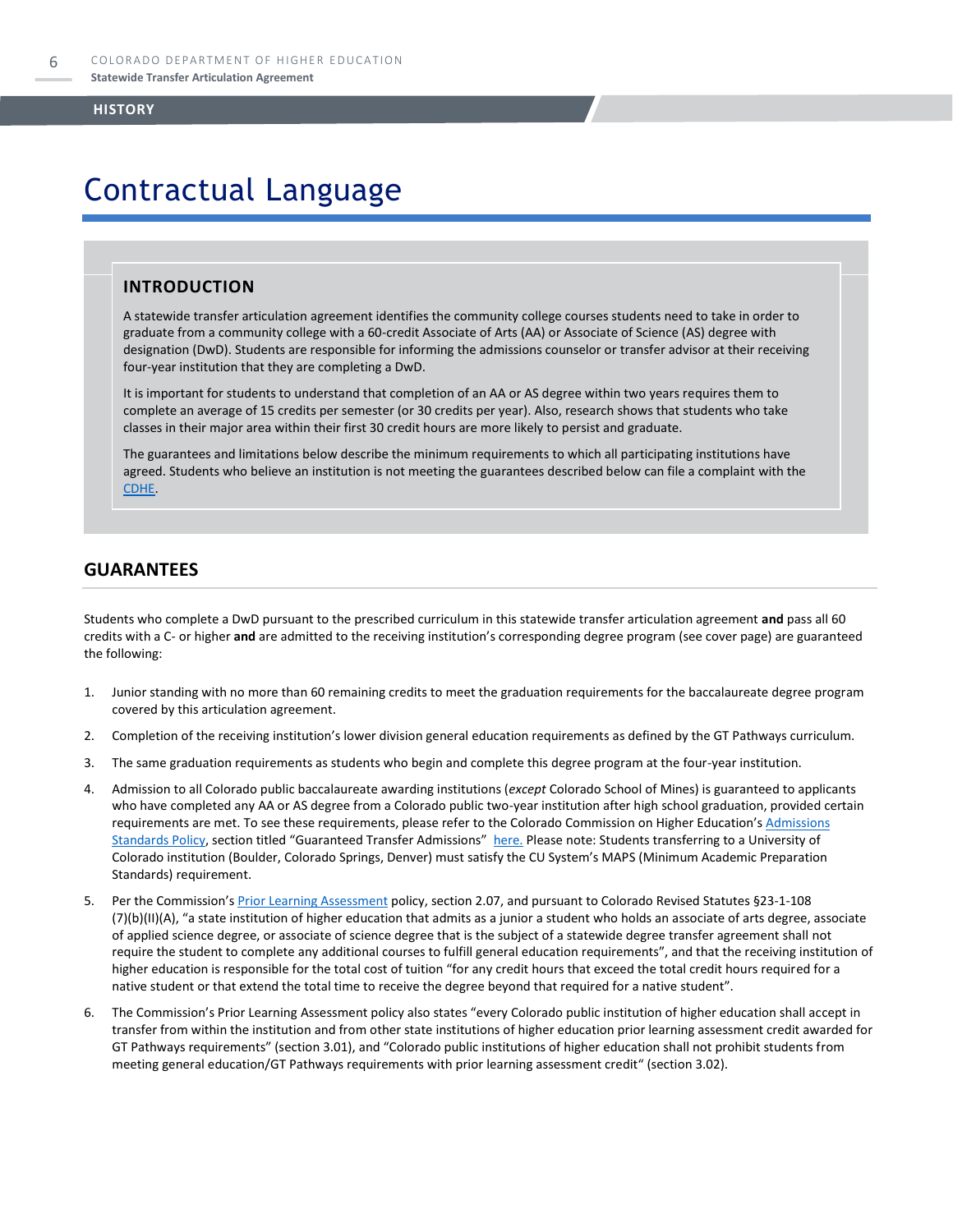### **LIMITATIONS**

- 1. Students must meet all admission and application requirements at the receiving institution including the submission of all required documentation by stated deadlines. Students are advised to consult with the Office of Admissions at the institution to which they intend to transfer.
- 2. Only courses with grades of C- or higher are guaranteed to transfer.
- 3. Admission to a receiving institution does not guarantee enrollment in a specific degree program. Some programs at receiving institutions have controlled entry due either to space limitations or academic requirements.
- 4. The credit and course transfer guarantees described in this agreement apply to the specific degree programs covered by this agreement (see cover page). If the student changes majors, receiving institutions will evaluate application of the courses designated in this agreement to other degree programs on a course-by-course basis.
- 5. Students are allowed to use credits awarded by exam, such as AP (Advanced Placement) and IB (International Baccalaureate), as long as those exams are listed on the exam table[s here,](https://highered.colorado.gov/get-credit-for-what-you-already-know) or may use challenge exams to fulfill GT Pathways requirements (not necessarily major requirements) and those credits are guaranteed to transfer and apply to GT Pathways requirements at the receiving institution per the Colorado Commission on Higher Education's Policy I, X: Prior Learning Assessment. See the [entire policy](https://highered.colorado.gov/sites/highered/files/2020-03/i-partx.pdf) for more information.
- 6. The receiving institution shall accept all applicable credits earned within ten years of transfer to the receiving institution. Credits earned more than ten years earlier will be evaluated on a course-by-course basis.
- 7. All the courses a student needs to take in the associate degree program covered by this statewide transfer articulation agreement are listed in the prescribed curriculum. Course substitutions are allowed as long as the student and both the sending and receiving institutions agree to the substitution; such agreement should be documented in writing and the student should keep a copy until the baccalaureate degree is conferred. Note that if students substitute a course, then this is no longer a statewide agreement and some of the guarantees are only for the receiving institution that agreed to the substitution. **Any additional courses taken in the discipline covered by this agreement might not count toward the requirements of the major at the receiving institution.** Students can avoid this problem by taking no more courses in the discipline beyond those identified in the prescribed curriculum. STUDENTS SHOULD CONSULT THE PROGRAM ADVISOR AT THE RECEIVING INSTITUTION FOR GUIDANCE. Any advisement from an academic advisor should be obtained IN WRITING.
- 8. Students seeking K-12 teacher licensure may not use this agreement because teacher preparation programs have different requirements for educator licensure.

*Because of the limitations above, students must consult with the Office of Admissions at the institution to which they are transferring.*

### **Addendum to Agreement**

Students who do not complete an AA/AS degree can use the prescribed curriculum in a statewide transfer articulation agreement as a common advising guide for transfer to all public institutions that offer the designated bachelor's degree program. Please note the following:

- 1. Students are guaranteed application of general education courses completed with a C- or higher in the prescribed curriculum in this agreement up to the established maximum in each GT Pathways content area.
- 2. Except in special cases (e.g., the partial completion of a required sequence of courses or variation in the number of credit hours institutions award for course equivalents), students can expect that courses specified within the prescribed curriculum in this agreement, successfully completed with a C- or higher, will fulfill the relevant course requirements in the designated major.
- 3. Receiving institutions will evaluate all courses other than those specified in this agreement on a course-by-course basis.

Students transferring without a completed AA/AS degree must consult with the Office of Admissions at the institution to which they are transferring to review the issues identified above, and to make sure they meet all admission and application requirements at the receiving institution, including the submission of all required documentation by stated deadlines.

This agreement will be reviewed by disciplinary faculty no less frequently than every five years. *The agreement will remain in force until such time as it is formally modified or terminated.*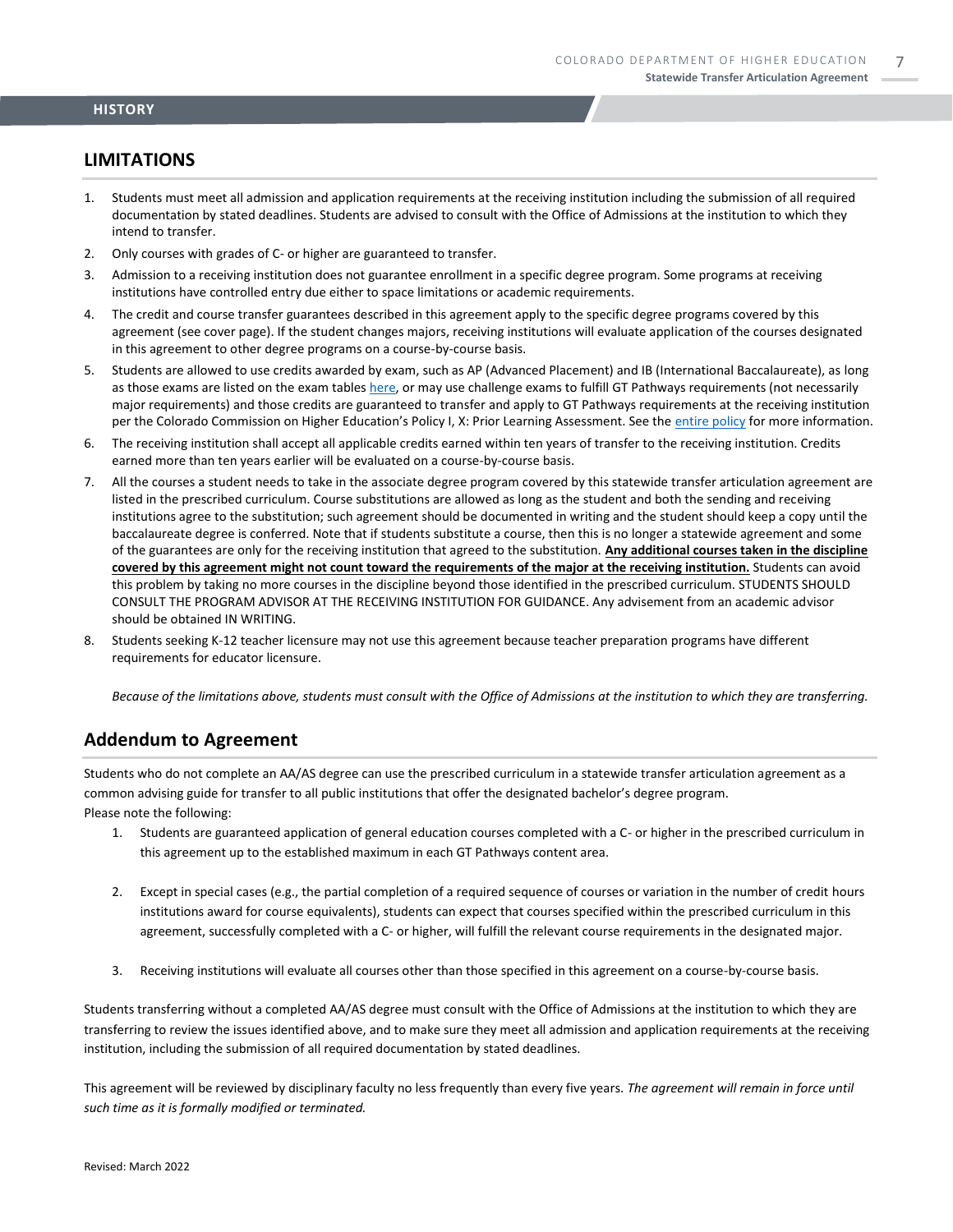#### **Statewide Transfer Articulation Agreement**

### **HISTORY**

The Department of Higher Education – in consultation with the General Education Council – may make minor technical changes to this agreement on behalf of participating institutions. The most current version of the agreement can be found on the [CDHE website.](https://highered.colorado.gov/transfer-degrees) Institutions that wish to join or withdraw from this agreement should consult the Division of Academic Affairs at the Colorado Department of Higher Education. Terms and processes are outlined in the Commission's policy on Statewide Transfer and GT Pathways, available at the [CDHE website.](https://highered.colorado.gov/educators/policy-funding/general-education-ge-council/gtpathways/transfer-agreements)

A paper or hard copy of this document may not be the most current version of the agreement—check th[e website](https://highered.colorado.gov/transfer-degrees) of the Colorado Department of Higher Education for the most current version.

*Signatures from institutional/system Chief Academic Officers for all participating institutions, as listed on the cover page, have signed this agreement. Signatures of Chief Academic Officers, who possess or have been delegated authority to enter into this agreement on behalf of their institution or institutions (in some cases by the institutional or system governing board), are on file in the Division of Academic Affairs at the Colorado Department of Higher Education.*